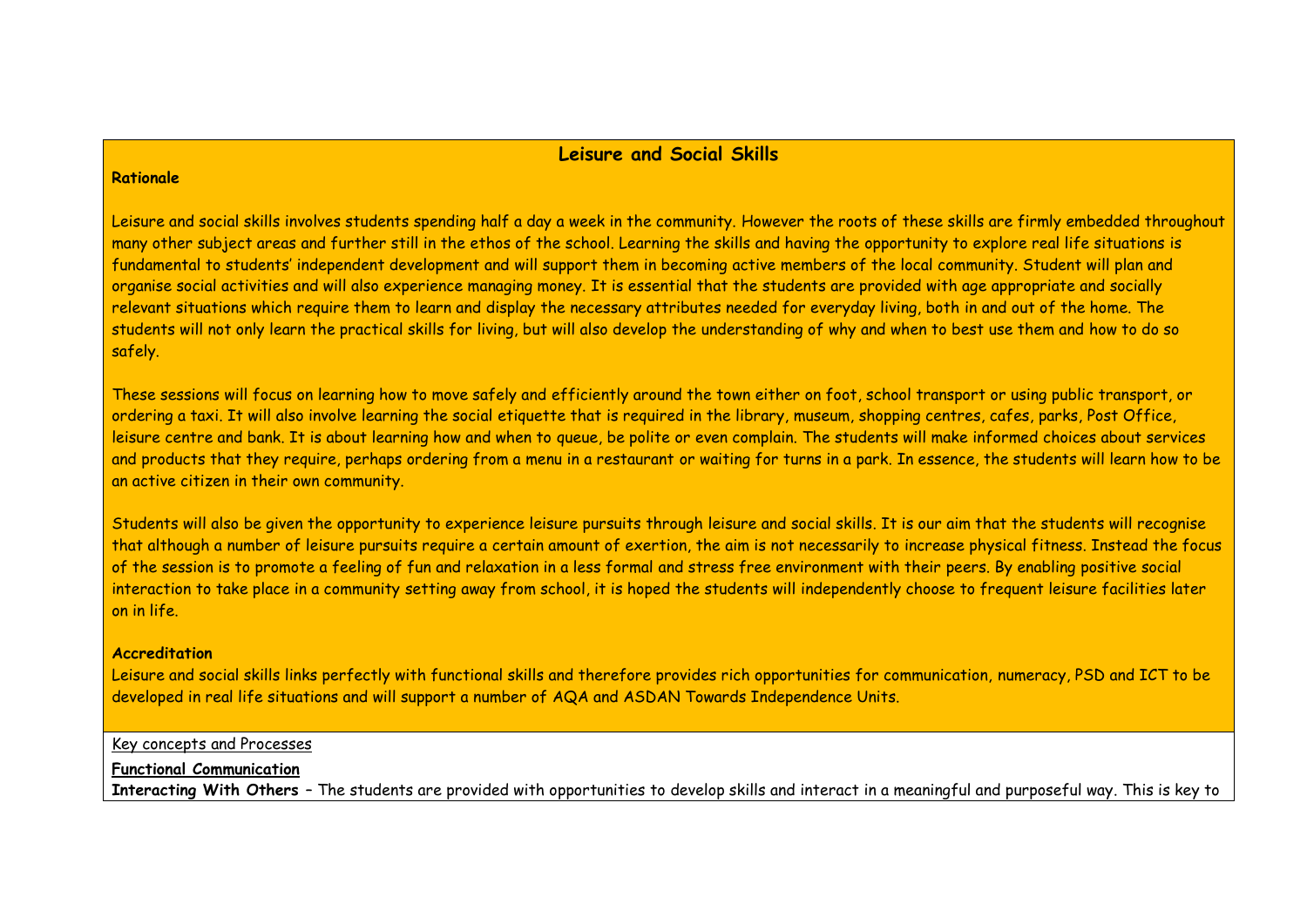becoming an active member of the community both within school and beyond. The opportunity to develop these skills within everyday contexts and for a range of purposes will form the core learning opportunity within this aspect of the curriculum. This will involve all students, representing the full range of communicative abilities within the school, and involving a variety of communicative devices and methodologies. Through this we aim to enable all students to contribute actively to situations and to utilise their communication skills to enhance their independence.

**Application of Literacy in Everyday Life** -Students will be provided with opportunities to use their existing literacy skills in order to access and navigate everyday situations. This will address the use of literacy skills from the most basic level as well as providing high level opportunities for those students for whom it is appropriate in order to support independence.

**Giving and Receiving Information** - Students will work on the effective use of a range of tools, in order to develop their ability to share information with a variety of different audiences for a variety of different reasons. This will be developed both within school with familiar people and in familiar contexts, as well as beyond school in the community in order to ensure that skills demonstrated in school can be used in functional ways elsewhere. **Gathering and Sharing Information** -The skills involved in gathering information can range from learning how to use a phone through to knowing how to use a search engine (e.g. Google) to locate a website. In wanting to strengthen the link of accessing information to functional life skills, we would increasingly make use of the technologies found in everyday settings such as the home, for example radio and TV, handheld technologies (including mobile phones) and multifunctional games consoles, amongst others. For some of our students technology may actually be a key tool in enabling them to initiate contact with people around them, ranging from gaining a person's attention, through to exploring cause and effect and making choices. We will encourage our students to share the information they gather face to face with people around them, but in the context of functional ICT we shall also support them in learning how to use technology to share their work with people at a distance, or using it to leave a record which can be accessed by people at a later date. Students would be encouraged to use a wide range of technologies to communicate in whatever techniques were most appropriate to them. Just as it is important for students to question the sources of information that they use, they will also be taught to understand the possible risks in communicating with an unseen audience, especially to be careful to avoid sharing personal information. Students will learn that they can make physical products (such as DVDs) as well as purely digital versions which can be shared either with individual people or made available to large groups of people.

#### **Functional Numeracy**

Personal Finance - Students will learn about managing their finances. They will increase their awareness of the value of money, what factors determine whether items are good value and also learn about the benefits of research including shopping around and internet shopping. Personal finance also requires applying accountancy skills to everyday situations and students will develop their ability to establish approximately if they have enough money for required items, how much change they should roughly receive and other more general budgeting skills.

**Time Management** - This is a crucial aspect of all of our lives. Students will build on their knowledge of time and develop their understanding of responsibility in relation to time. For example knowing that if they have an appointment they need to ensure they allow enough time to get to their appointment. A general appreciation of time and its increment lengths will be key to this. The ability to read analogue and digital times and solve problems relating to lengths of time is also important. For example "What time will it be in half an hour?" or "How long will it take you to get to your interview?" An important aspect of time management is understanding the consequence or implications of being / not being punctual and how the implications vary depending on the situation.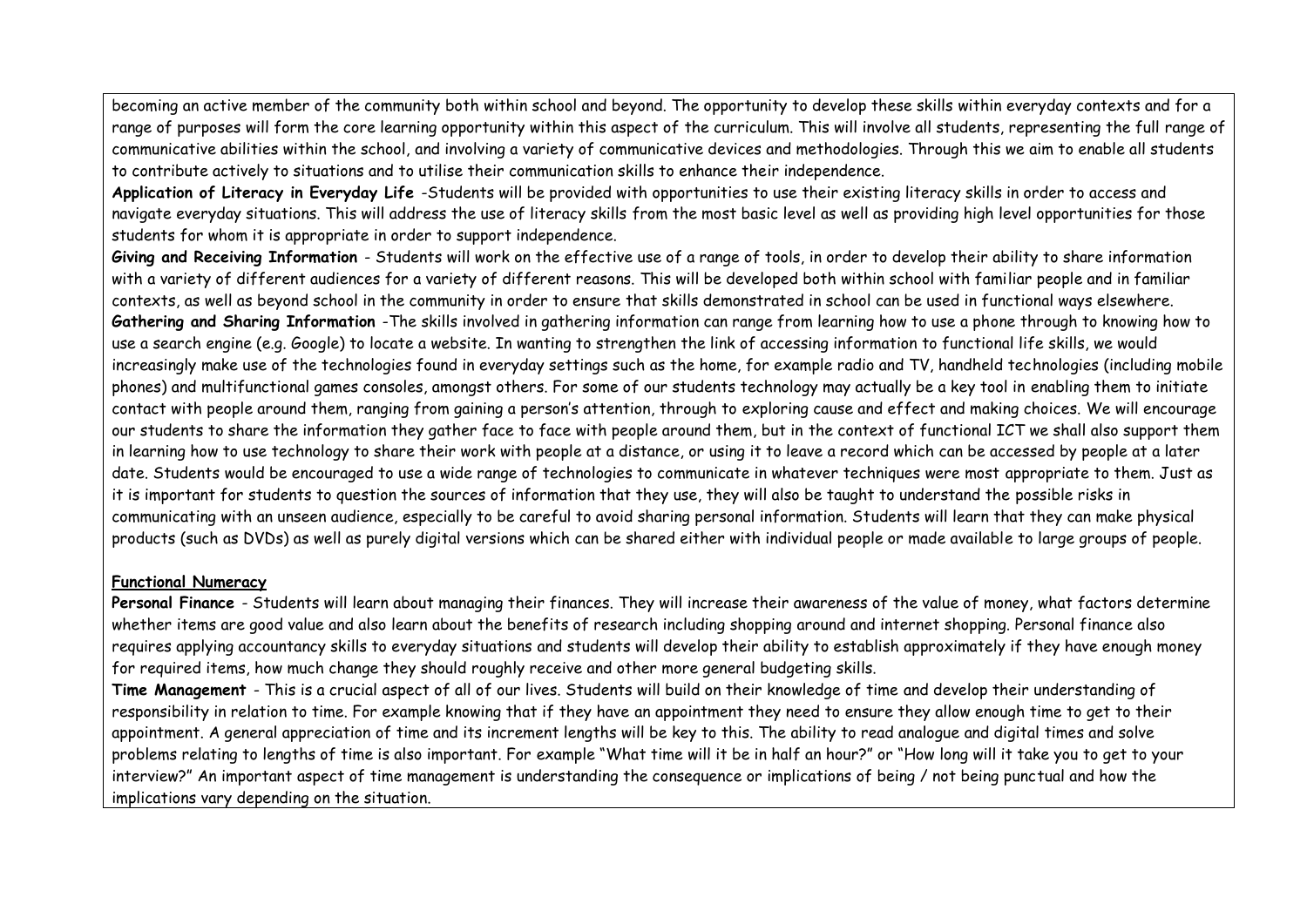**Measurement** - This will provide opportunities to build on knowledge of size and its impact. Students will begin to develop more accurate skills in estimating and measuring. Other important measurement skills link to complex accurate measuring for example in home improvements or cooking, and more straight-forward measurements such as how much food to buy depending on how many people will be eating it.

**Application of Number in Everyday Life** – This encompasses how we all apply our awareness of number and its value to everyday life experiences. Central to success in this area is the ability to effectively and consistently transfer skills and knowledge from all Numeracy strands and apply them relevantly to everyday situations. In planning it is important to identify all possible opportunities for students to apply key skills to enable their greatest level of independence. This may be delivered through a combination of skills such as working out how long it will take to travel somewhere by completing subtraction problems using a timetable, or working out how many ingredients you need when cooking for a larger group, by using multiplication skills.

### **Functional ICT**

**Application of ICT in Everyday Life** - The types of technology is vast and we aim to include games technologies, general home entertainment and the increasing range of reference tools which are now technology based. Learning about using remote controls and making screen based choices will continue to be important. Personal productivity tools could include multifunctional phones and cameras, simple calculators, paper shredder, and memory devices. Access to encyclopaedia types of information via websites is one form of technology based reference tool, the expansion in simple handheld tools gives increasing accessibility. In all of these areas we would hope to teach students to learn how to use technology in ways that can enhance their lives, giving them access to wider methods of communicating with people and to enjoying themselves along with being better equipped to make choices. The roots of this subject are firmly embedded throughout almost all of the other subject areas and further still in the ethos of the school. It is essential that the students are provided with age appropriate and socially relevant situations which require them to learn and display the necessary attributes needed for everyday living, both in and out of the home. The students will not only learn the practical skills for living, but will also develop the understanding of why and when to best use them and how to do so safely.

### **Functional PSD**

**Community Life Skills** - Students will become active members of the local community.

### CURRICULUM LINKS

## **PSHE**

**Economic Wellbeing and Financial Capability**

By taking on roles and responsibilities which develop their skills and understanding of money.

## **Personal Wellbeing**

Priory woods raises students' aspirations and develops their ability to reflect on their own and other's strengths and achievements.

## **ENGLISH**

**Speaking and Listening**